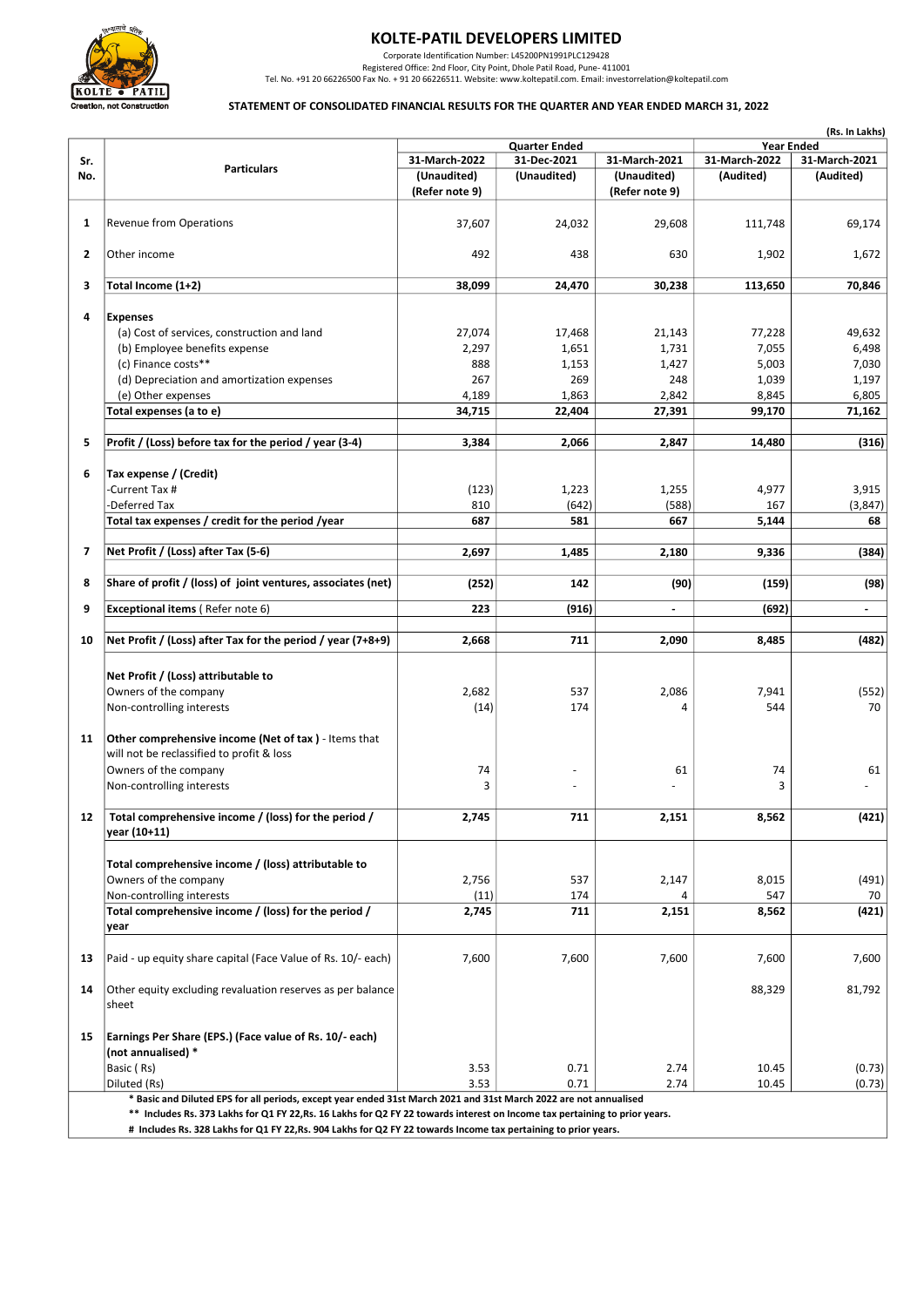#### Notes :

- 1 The above financial results of Kolte-Patil Developers Limited ("the Parent") and its subsidiaries (the Parent and its subsidiaries together referred to as "the Group") and its share of the net profit / (loss) after tax and total comprehensive profit / (loss) of its joint ventures and associate were reviewed and recommended by the Audit Committee and taken on record by the Board of Directors at their meeting held on May 25, 2022.
- 2 Statement of Assets and Liabilities

|                                                        |                         | (Rs. In Lakhs)<br>As at |
|--------------------------------------------------------|-------------------------|-------------------------|
| <b>Particulars</b>                                     | As at<br>March 31, 2022 | March 31, 2021          |
|                                                        | (Audited)               | (Audited)               |
| Assets                                                 |                         |                         |
|                                                        |                         |                         |
| <b>Non-current assets</b>                              |                         |                         |
| (a) Property, Plant and Equipment                      | 4,651                   | 5,115                   |
| (b) Right of use asset                                 | 1,684                   | 1,068                   |
| (c) Capital Work in Progress                           |                         | 27                      |
| (d) Investment Property                                | 1,831                   | 1,879                   |
| (e) Goodwill                                           | 20,403                  | 20,403                  |
| (f) Intangible Assets                                  | 68                      | 85                      |
| (g) Financial Assets                                   |                         |                         |
| (i) Investments                                        | 4,633                   | 1,692                   |
| (ii) Trade Receivables<br>(iii) Other Financial Assets | 1,184<br>4,798          | 4,942                   |
| (h) Deferred Tax Assets (Net)                          | 17,189                  | 17,914                  |
| (i) Income Tax Assets (Net)                            | 3,572                   | 4,040                   |
| (j) Other Non-Current Assets                           | 6,501                   | 16,623                  |
| <b>Total Non - Current Assets</b>                      | 66,514                  | 73,788                  |
| <b>Current assets</b>                                  |                         |                         |
| (a) Inventories                                        | 283,687                 | 286,401                 |
| (b) Financial Assets                                   |                         |                         |
| (i) Investments                                        | 1,436                   | 66                      |
| (ii) Trade Receivables                                 | 2,575                   | 3,305                   |
| (iii) Cash and cash equivalents                        | 14,641                  | 11,246                  |
| (iv) Other Balances with Banks                         | 12,930                  | 5,145                   |
| (v) Other Financial Assets                             | 546                     | 1,706                   |
| (c) Other current assets                               | 14,690                  | 8,474                   |
| <b>Total Current Assets</b>                            | 330,505                 | 316,343                 |
|                                                        |                         |                         |
| <b>Total Assets</b>                                    | 397,019                 | 390,131                 |
| <b>EQUITY AND LIABILITIES</b>                          |                         |                         |
| <b>EQUITY</b>                                          |                         |                         |
| (a) Equity Share Capital                               | 7,600                   | 7,600                   |
| (b) Other Equity                                       | 88,329                  | 81,792                  |
| Equity attributable to owners of the Company           | 95,929                  | 89,392                  |
|                                                        |                         |                         |
| (c) Non-controlling interests<br><b>Total Equity</b>   | 789<br>96,718           | 17<br>89,409            |
| <b>LIABILITIES</b>                                     |                         |                         |
|                                                        |                         |                         |
| <b>Non-current liabilities</b>                         |                         |                         |
| (a) Financial Liabilities                              |                         |                         |
| (i) Borrowings                                         | 24,942                  | 42,048                  |
| (ii) Lease liability                                   | 1,352                   | 887                     |
| (iii) Trade Payable                                    |                         |                         |
| -Dues of Micro and Small Enterprises                   |                         |                         |
| -Dues of other than Micro and Small Enterprises        |                         | 2,211                   |
|                                                        |                         |                         |
| (iv) Other Financial Liabilities<br>(b) Provisions     | 3,283                   | 1,868<br>733            |
| (c) Other non current liabilities                      | 4,414                   | 1,831                   |
| <b>Total Non - Current Liabilities</b>                 | 33,991                  | 49,578                  |
| <b>Current liabilities</b>                             |                         |                         |
| (a) Financial liabilities                              |                         |                         |
| (i) Borrowings                                         | 27,218                  | 24,443                  |
| (ii) Lease liability                                   | 543                     | 431                     |
|                                                        |                         |                         |
| (iii) Trade payables                                   |                         |                         |
| -Dues of Micro and Small Enterprises                   | 2,327                   |                         |
| -Dues of other than Micro and Small Enterprises        | 26,456                  | 29,041                  |
|                                                        |                         |                         |
| (iv) Other Financial Liabilities                       | 550                     | 1,371                   |
| (b) Provisions                                         | 1,051                   | 5,183                   |
| (c) Current Tax Liabilities (Net)                      | 593                     | 684                     |
| (d) Other current liabilities                          | 207,572                 | 189,991                 |
| <b>Total Current Liabilities</b>                       | 266,310                 | 251,144                 |
|                                                        |                         |                         |
| <b>Total Equity and Liabilities</b>                    | 397,019                 | 390,131                 |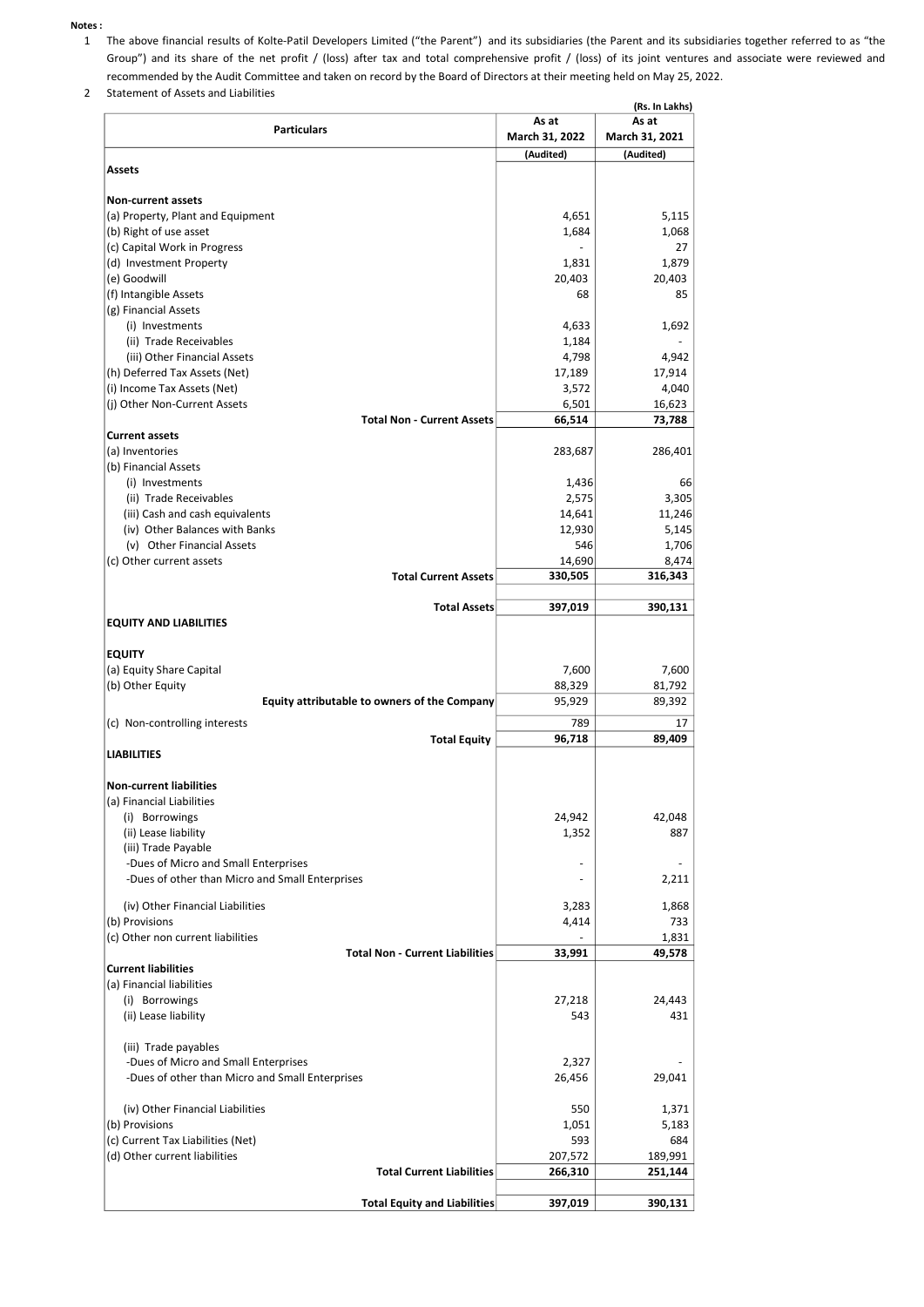## 3 Consolidated Statement of Cash Flows

|   |                                                                                                            |                   | (Rs. In Lakhs)  |
|---|------------------------------------------------------------------------------------------------------------|-------------------|-----------------|
|   | <b>Particulars</b>                                                                                         | 31-March-2022     | 31-March-2021   |
| Α | <b>CASH FLOW FROM OPERATING ACTIVITIES</b>                                                                 |                   |                 |
|   | Net profit / (loss) before tax and after exceptional items                                                 | 13,788            | (316)           |
|   | Adjustment for:                                                                                            |                   |                 |
|   | Depreciation and Amortisation expenses                                                                     | 1,039             | 1,197           |
|   | (Profit) / loss on sale of Property, Plant and Equipment                                                   | (5)               |                 |
|   | Expected losses for trade receivables                                                                      | 77                | 756             |
|   | Provision for doubtful advances<br>Finance cost                                                            | 1,490<br>5,003    | 452<br>7,030    |
|   | Interest income                                                                                            | (340)             | (340)           |
|   | Sundry balance written back                                                                                | (194)             | (318)           |
|   | Effect of change in shareholding pattern stake in subsidiary                                               | (1,440)           |                 |
|   | Dividend income                                                                                            | (19)              | (5)             |
|   | Fair value of current investment                                                                           | $\overline{2}$    | 1               |
|   | Net gain arising on financial assets and liabilities designated at FVTPL                                   |                   | (1)             |
|   | Equity settled share based payments to employees                                                           | 17                | 252             |
|   | Operating profit before working capital changes                                                            | 19,418            | 8,708           |
|   | Adjustments for changes in working capital                                                                 |                   |                 |
|   | (Increase)/decrease in inventories                                                                         | 2,714             | (9,510)         |
|   | (Increase)/decrease in trade receivables non current and current                                           | (531)             | 2,694           |
|   | (Increase)/decrease in financial assets others - non current and current                                   | 1,304             | (2,801)         |
|   | (Increase)/decrease in other non-current and current assets                                                | 1,452             | 3,746           |
|   | Increase/(decrease) in trade payables non current and current                                              | (2, 275)          | 87              |
|   | Increase/(decrease) in financial liabilities others - non current and current                              | 2,108             | (1, 128)        |
|   | Increase/(decrease) in liabilities others - non current and current                                        | 15,749            | 34,882          |
|   | Increase/(decrease) in provisions - non current and current<br>Cash generated from operations              | (375)             | 386<br>37,064   |
|   | Income taxes refund/ (paid) net                                                                            | 39,564<br>(4,600) | (4,685)         |
|   | Net Cash from operating activities (A)                                                                     | 34,964            | 32,379          |
| В | CASH FLOW FROM INVESTING ACTIVITIES                                                                        |                   |                 |
|   |                                                                                                            | (1,208)           | (579)           |
|   | Capital expenditure on Property, Plant & equipment, intangible assets, CWIP                                | (2,597)           | (11, 188)       |
|   | Additional investment against additional stake purchases in subsidiary/joint ver                           |                   |                 |
|   | Proceeds from sale of property, plant & equipment                                                          | 114               | 10              |
|   | Purchase of current investments (mutual funds)                                                             | (1, 351)          | (1)             |
|   | Proceeds from bank deposits                                                                                | (1,828)           | 243             |
|   | Bank deposits placed                                                                                       | 2,792             | (908)           |
|   | Interest income received<br>Bank Balances not considered as Cash and Cash Equivalent invested (net)        | 340<br>(7, 785)   | 399<br>(3, 449) |
|   | Net Cash used in investing activities (B)                                                                  | (11, 523)         | (15, 473)       |
|   |                                                                                                            |                   |                 |
| C | <b>CASH FLOW FROM FINANCING ACTIVITIES</b>                                                                 |                   |                 |
|   | Proceeds from issue of equity shares                                                                       |                   | 275             |
|   | Repayment of Long term borrowings                                                                          | (41, 595)         | (33, 849)       |
|   | Proceeds from Long term borrowings                                                                         | 24,489            | 12,382          |
|   | Dividend (including tax on dividend) paid on equity shares                                                 | (7)               | (15)            |
|   | Finance cost paid                                                                                          | (5,933)           | (7,088)         |
|   | Repayment of short term borrowings (Net)<br>Contribution by/ (payment to) non-controlling interest holders | 2,775<br>225      | 15,091<br>(488) |
|   | Net Cash from used in financing activities (C)                                                             | (20, 046)         | (13, 692)       |
|   | Net Increase in Cash and cash equivalents (A+B+C)                                                          | 3,395             | 3,214           |
|   | Cash and cash equivalents (opening balance)                                                                | 11,246            | 8,032           |
|   | Cash and cash equivalents (closing balance)                                                                | 14,641            | 11,246          |
|   | NET INCREASE IN CASH AND CASH EQUIVALENTS                                                                  | 3,395             | 3,214           |
|   | Reconciliation of cash and cash equivalents with Balance Sheet                                             |                   |                 |
|   | Cash and cash equivalents as per Balance Sheet<br>Cash and cash equivalents comprise of:                   | 14,641            | 11,246          |
|   | Cash in hand                                                                                               | 24                | 48              |
|   | Cheques in Hand<br><b>Balances with banks</b>                                                              |                   | 875             |
|   | - In current accounts                                                                                      | 14,487            | 8,365           |
|   | - Deposits having original maturity of less than 3 months                                                  | 130               | 1,958           |
|   | Total                                                                                                      | 14,641            | 11,246          |
|   | Reconciliation of liabilities arising from financing activities<br><b>Borrowings</b>                       |                   |                 |
|   | Opening balance                                                                                            | 66,491            | 72,867          |
|   | Cash flow (outflow)/inflow (net)                                                                           | (14, 331)         | (6, 375)        |
|   | Fair value changes                                                                                         |                   | (1)             |
|   | Closing balance                                                                                            | 52,160            | 66,491          |